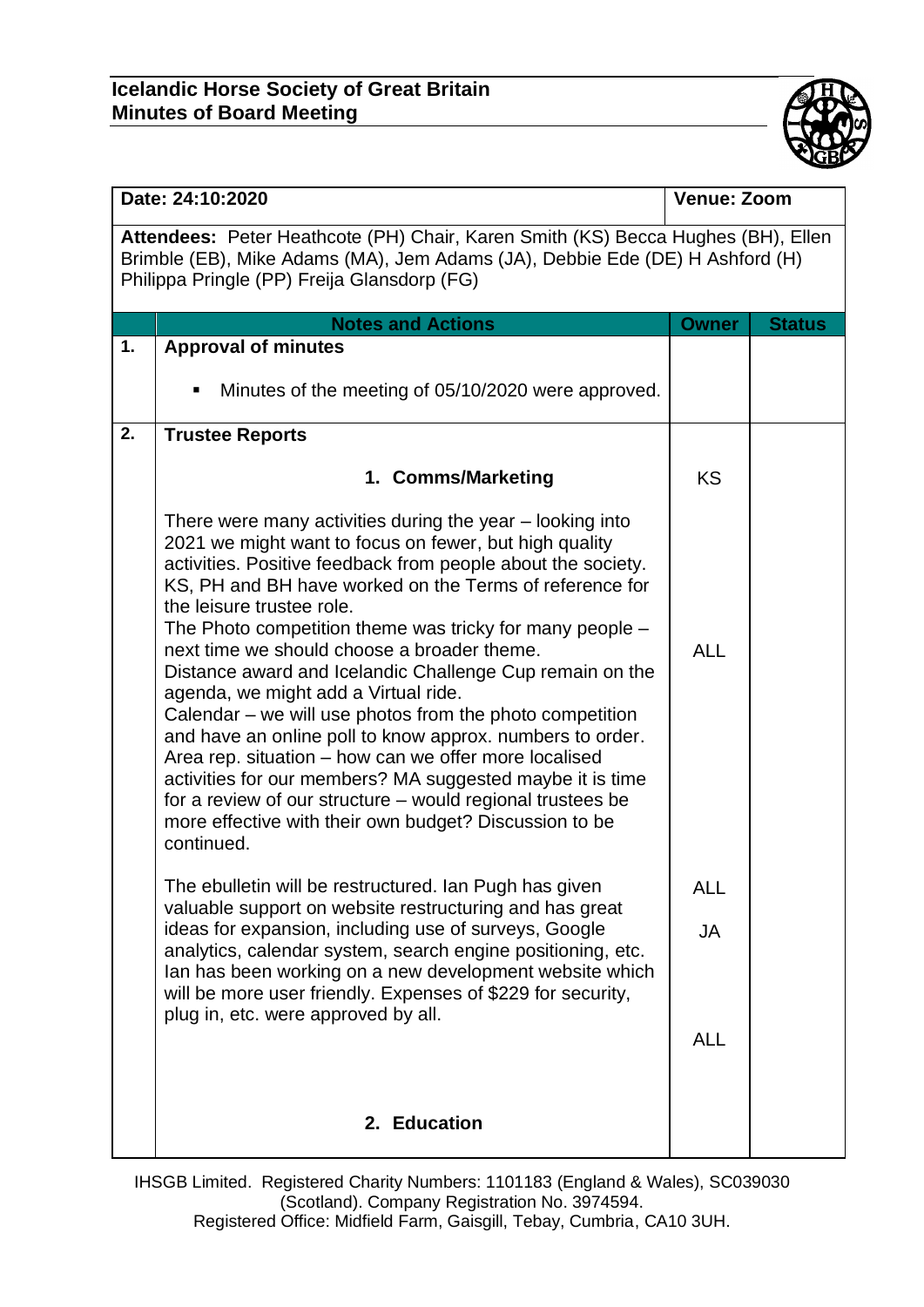

| BH and JA to work on promoting youth badges. There are<br>currently 4 Youth badges on offer. BH is also keen to<br>develop volunteering opportunities for youth members.<br>3. Sport<br>Feedback from the BC's was very positive. People liked the<br>venue and there were requests to make it a regular BC<br>fixture. 2021 is a year for the BC's to be held at a Northern<br>venue, but will it be possible to organise it at a private venue<br>with Covid regulations still likely to be in place? The Sports<br>Team will debate different options.<br>BC's 2021 to be held on the last weekend in June. Rules for<br>the WC team membership have been circulated. Current<br>plans are that 2 places are open for non resident riders if<br>they cannot be filled with UK based riders. If there is a lack<br>of eligible UK based riders, more spaces might be filled with<br>non resident riders. The Sports team are evaluating<br>opportunities for sport riding or 1 judge-shows. Covid<br>restrictions make Winter Tölt series very difficult to organise.<br>Work in progress for the Sports team. | JA<br><b>BH</b><br><b>MA</b> |  |
|------------------------------------------------------------------------------------------------------------------------------------------------------------------------------------------------------------------------------------------------------------------------------------------------------------------------------------------------------------------------------------------------------------------------------------------------------------------------------------------------------------------------------------------------------------------------------------------------------------------------------------------------------------------------------------------------------------------------------------------------------------------------------------------------------------------------------------------------------------------------------------------------------------------------------------------------------------------------------------------------------------------------------------------------------------------------------------------------------------------|------------------------------|--|
| 4. Youth<br>BH is planning Youth awards, one for up to 14 years of age,<br>the other for the $14 - 18$ age group in line with FEIF. She is<br>also working on selection criteria for Youth Camp and Youth<br>Cup. A possibility might be to follow the Icelandic Horse<br>Challenge Cup principle with personal development and<br>volunteering points awarded. A Youth ebulletin might not be<br>pursued due to lack of uptake.<br>There is no age limit for volunteering at a young age as long<br>as safeguarding is observed. For Youth Cup, competition                                                                                                                                                                                                                                                                                                                                                                                                                                                                                                                                                     | <b>BH</b>                    |  |
| experience and development will count towards to selection.<br>5. Studbook<br>This time of year is very busy with foal registrations and<br>imports/exports, as well as answering lots of questions from<br>our members.<br>The studbook also deals with Zootech legislation changes<br>and complies with requests from DEFRA in preparation of<br>Brexit.<br>6. Breeding<br>The "Meet the foals 2020" webinar was a big success with<br>39 attendees and lots of foals on show. The feedback was                                                                                                                                                                                                                                                                                                                                                                                                                                                                                                                                                                                                                | FG                           |  |

IHSGB Limited. Registered Charity Numbers: 1101183 (England & Wales), SC039030 (Scotland). Company Registration No. 3974594. Registered Office: Midfield Farm, Gaisgill, Tebay, Cumbria, CA10 3UH.